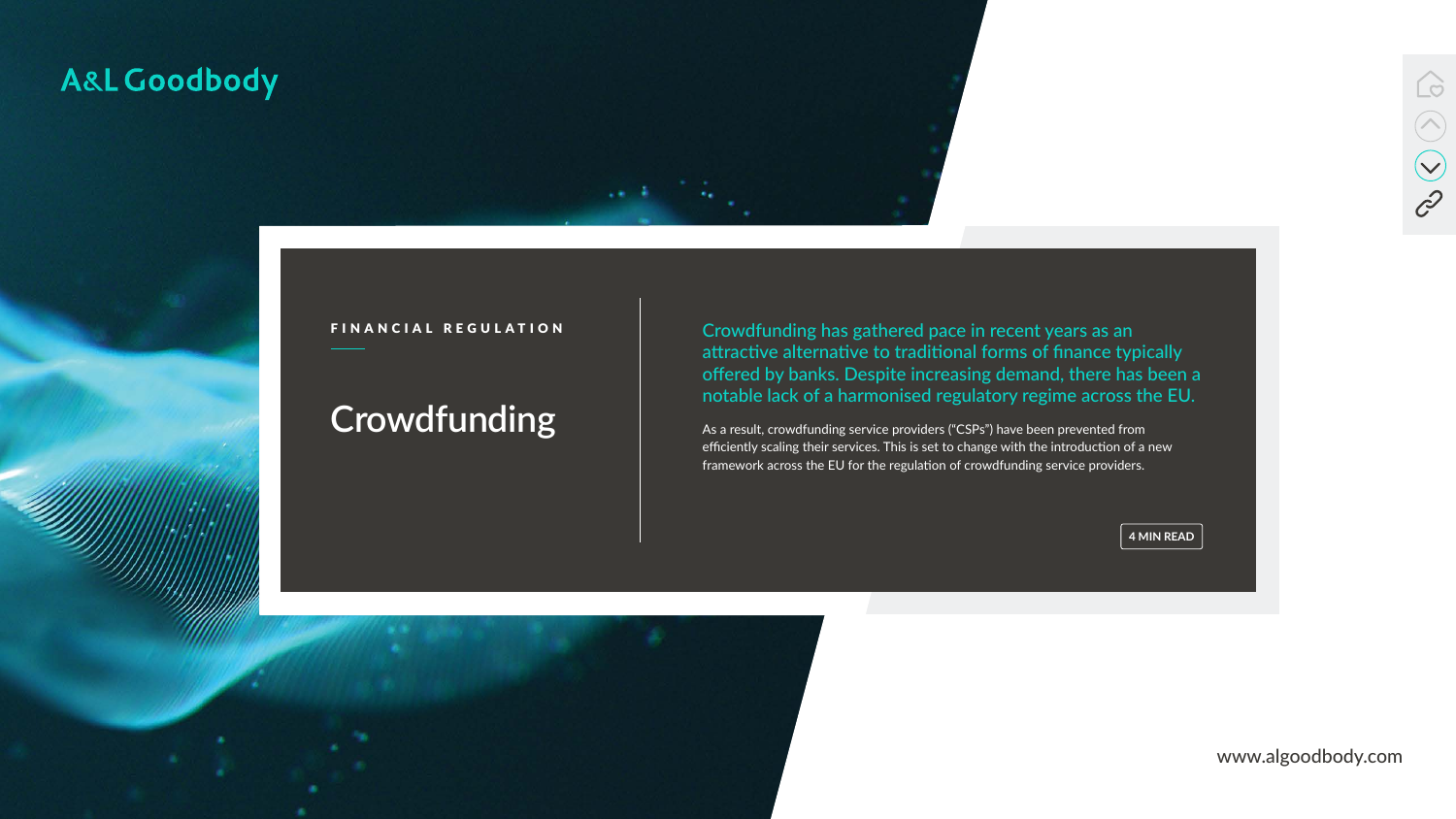The Crowdfunding Regulation applies from 10 November 2021. However, CSPs already providing crowdfunding services have until 10 November 2022 to obtain authorisation.

It is worth noting that where a crowdfunding service provider is also providing payment services, separate authorisation may be required under the Payment Services Directive.

#### **Benefits**

The new rules are expected to increase the availability of crowdfunding which will assist companies, particularly start-ups and small and medium-sized enterprises ("**SME**s"), who are seeking alternatives to traditional bank financing.

- Regulation (EU)  $2020/1503$  (the "**Crowdfunding Regulation**"); and
- Directive (EU) 2020/1504 (the "**MiFID Amending Directive**").

- peer-to-peer business lending (consumer lending is not within scope); and
- **n** investment based crowdfunding ie where transferable securities are issued/ transferred.

Simplified licensing requirements across the Union are also a welcome introduction. Due to the fragmented approach to regulation, crowdfunding activity has been largely confined to national markets with very little cross border activity. This has resulted in the scale of platforms remaining relatively small. The Crowdfunding Regulation will allow CSPs to apply for an EU passport based on a single authorisation, which makes it easier to offer their services across the EU.







#### The new regulatory framework

The harmonised framework will consist of:

The Crowdfunding Regulation will apply to CSPs who facilitate:

The new regime does not apply to crowd funding offers of more than €5,000,000 calculated over a 12 month period. Crowdfunding service providers may, however, in respect of offers which exceed that threshold fall to be regulated under the MiFID regime. The MiFID Amending Directive provides that CSPs covered by the Crowdfunding Regulation are excluded from the scope of MiFID II. The main requirement of the new regime is that within scope CSP's must be appropriately authorised to provide crowdfunding services.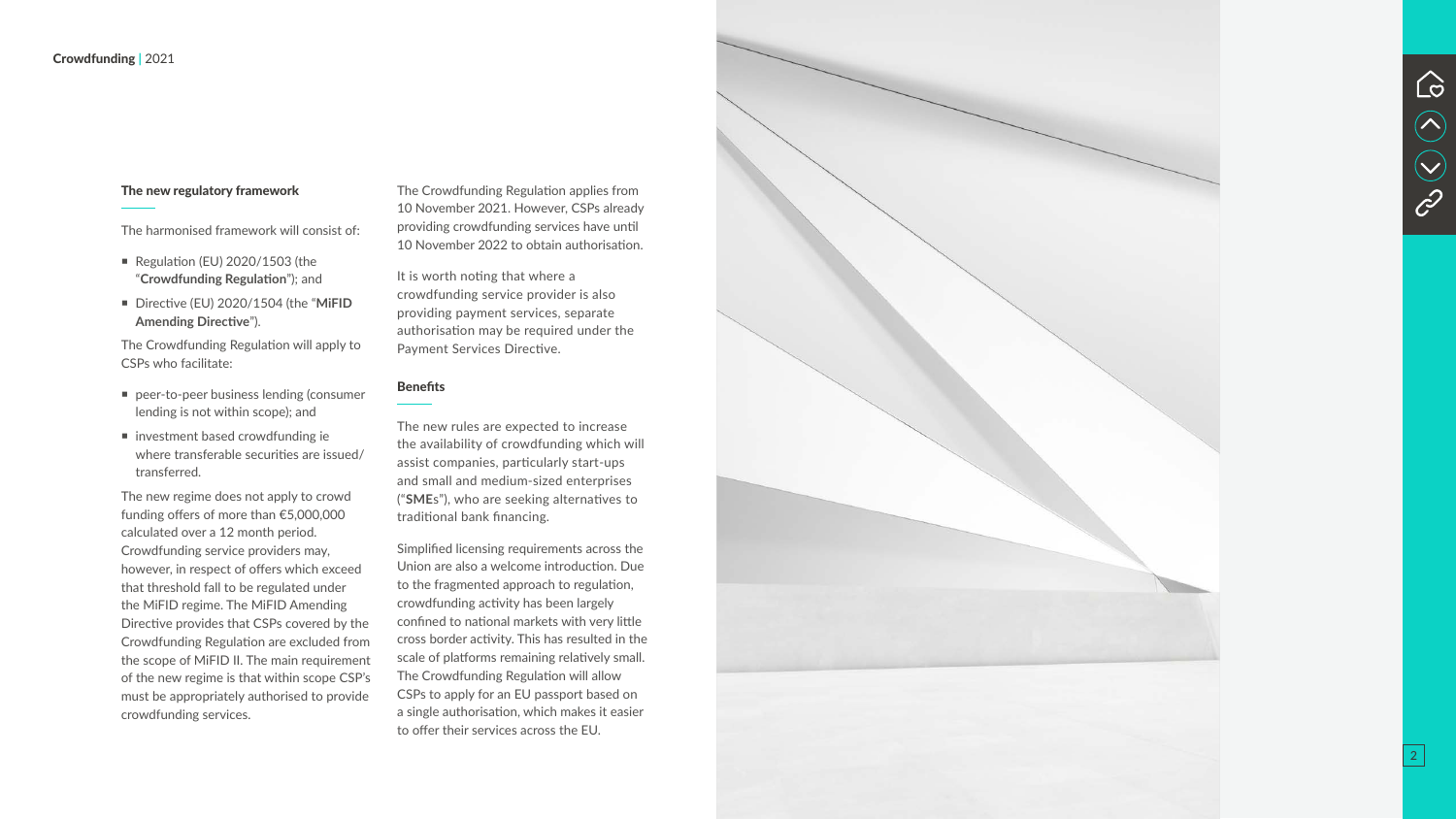#### Authorisation and regulatory regime

The Central Bank of Ireland (the "**CBI**") will be the designated competent authority in Ireland for the supervision of CSPs. A CSP established in Ireland must therefore obtain authorisation from the CBI before facilitating crowdfunding activities which fall within the scope of the Crowdfunding Regulation.

A regulatory regime, which includes requirements in respect of provision of information to clients; prudential; outsourcing; record keeping and operational and investor protection requirements including the following:

| <b>Operational and reporting requirements</b> |                                                                                                                                                                                                                                                                                                                                               |
|-----------------------------------------------|-----------------------------------------------------------------------------------------------------------------------------------------------------------------------------------------------------------------------------------------------------------------------------------------------------------------------------------------------|
| <b>Operational requirements</b>               | The Crowdfunding Regulation introduces a new set of<br>operational requirements which CSPs will need to comply<br>with. These include requirements to:<br>■ implement effective policies and procedures to manage<br>credit risk                                                                                                              |
|                                               | ■ operate minimum levels of due diligence in respect of<br>project owners                                                                                                                                                                                                                                                                     |
|                                               | ■ avoid conflicts of interest                                                                                                                                                                                                                                                                                                                 |
|                                               | • handle client complaints efficiently by ensuring that clients<br>can make complaints free of charge and are provided with<br>a complaints template to do so                                                                                                                                                                                 |
| <b>Reporting requirements</b>                 | CSPs will be required to submit an annual report to the CBI<br>on a confidential basis specifying the details of all projects<br>funded through their platform. ESMA will also establish and<br>maintain a public register of all authorised CSPs in the EU<br>which will include details of any authorisations which have<br>been withdrawn. |



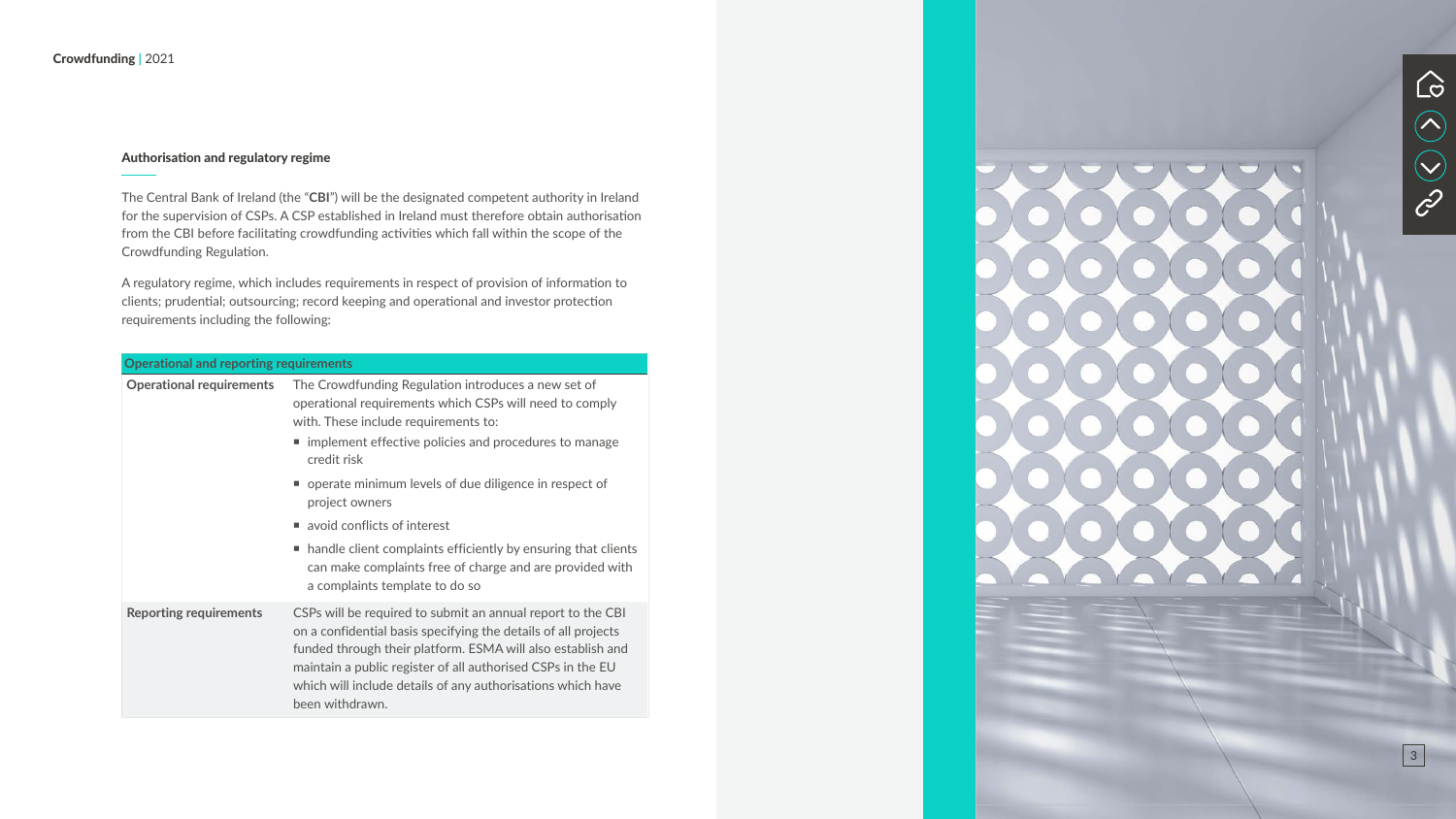

#### Next steps

The Crowdfunding Regulation will enter into application on 10 November 2021, applying directly across the EU. Firms are advised to consider whether they fall within the scope of the Crowdfunding Regulation in advance of this date. A&L Goodbody can advise on any queries in relation to the scope of the legislation. We have experience in assisting clients on all aspects of applications for authorisation to be made to the CBI including strategy for obtaining best outcome.



### **Investor protection**

The Crowdfunding Regulation introduces a suite of measures designed to ensure investor protection. The measures capture a wide scale in terms of the obligations imposed on CSPs and include the following:

| <b>Marketing</b>                      | All marketing communications from CSPs must be fair, clear<br>and not misleading.<br>The CBI will publish national marketing requirements for such                                                                                                                                                                                                                                                              |
|---------------------------------------|-----------------------------------------------------------------------------------------------------------------------------------------------------------------------------------------------------------------------------------------------------------------------------------------------------------------------------------------------------------------------------------------------------------------|
|                                       | communications. It recently initiated a public consultation<br>(CP141) on this topic which includes its proposals to impose<br>advertising requirements from the Consumer Protection Code<br>on CSPs. The consultation closes in July 2021 and we are<br>monitoring developments in this area.                                                                                                                  |
| Non-sophisticated<br><b>investors</b> | The Crowdfunding Regulation also provides for additional<br>protections in respect of non-sophisticated investors. Where<br>a prospective client is a non-sophisticated investor a CSP<br>must conduct an assessment of that investor's experience,<br>financial situation and understanding of risk before allowing<br>them access to invest in projects. This assessment must be<br>reviewed every two years. |